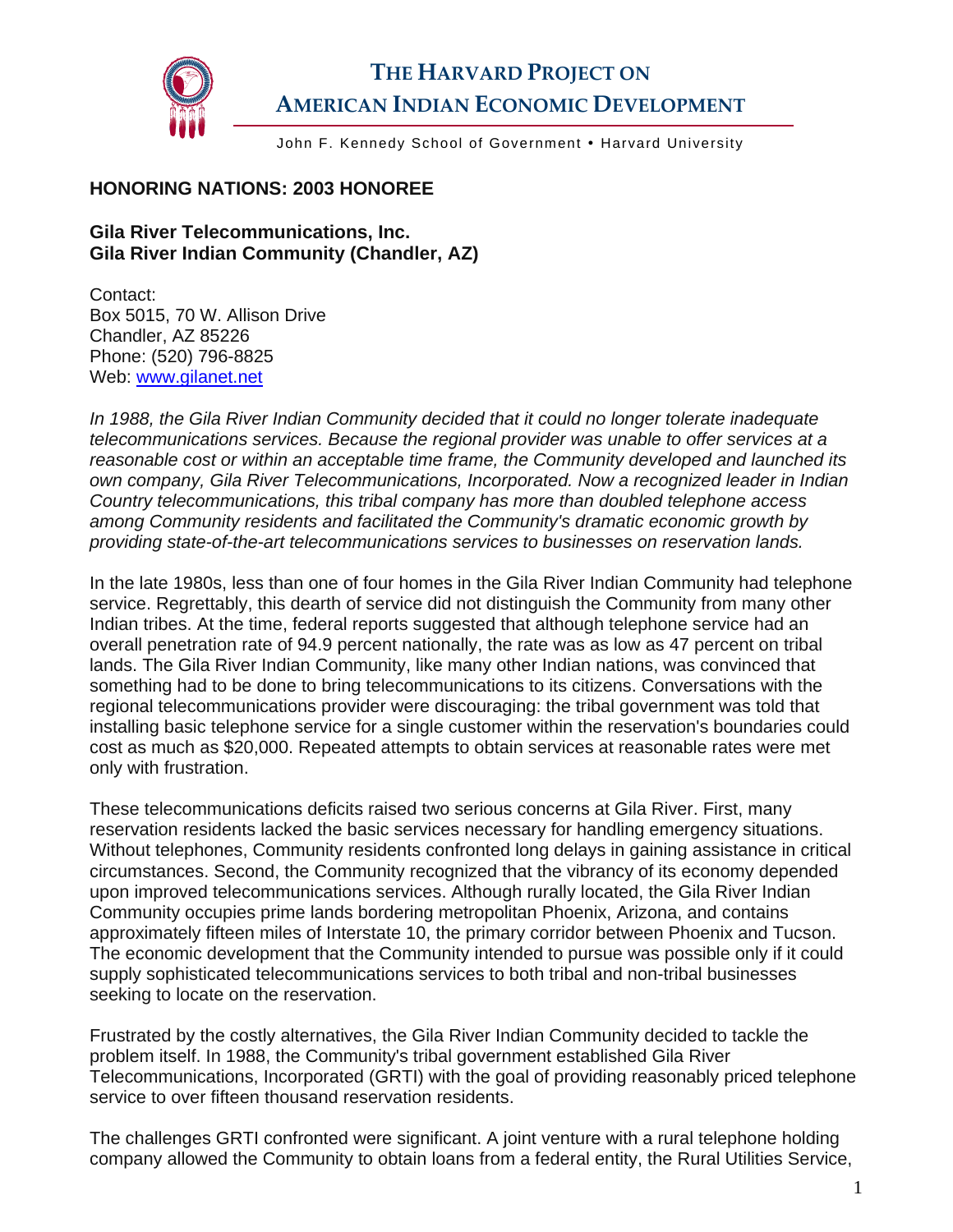and from the private sector to purchase facilities previously held by the regional provider. However, most of this equipment and technology was antiquated. Non-digital switches and decaying copper cable primary causes of poor existing service led to frequent outages during heavy storms. Using a \$17.2 million Rural Utilities Service loan, GRTI improved and expanded the network's capacity. It installed eight digital switches, replaced 342 miles of copper cable, ran 117 miles of fiber-optic cable, added two wireless transmission towers, and ran wires to previously underserved locations.

Today, GRTI offers service to thousands of customers across the reservation. It has successfully borne the costs of constructing and modernizing its facilities in order to realize its mission to provide quality state-of-the-art service with affordable and profitable pricing to ensure customer and employee satisfaction, as it continues to seek opportunities to meet the growing needs of the Gila River Indian Community. Having served 650 customers in 1989, it now serves 3,717. Although the Community does not yet meet the national average for residential telephone service penetration, GRTI works tirelessly to increase availability for its customer base. GRTI has also achieved impressive non-residential service penetration, providing telecommunication services to most tribal government offices and to the vast majority of businesses located within the reservation boundaries. As hoped, GRTI's telecommunications infrastructure has helped these ventures thrive. The tribal government's recently developed justice complex and Hohokam Heritage Center, tribal businesses such as the 500-room Wild Horse Pass Resort and Spa and the Firebird International Raceway, and non-tribal businesses such as the Bondurant School of High Performance Driving and the tenants of the Community's three industrial parks all rely on GRTI services. Overall, GRTI's growth rate in residential and business line access averages 10- 12 percent annually, while the telecommunication industry's national average is only 4 percent.

Throughout this remarkable expansion, GRTI has been able not only to offer affordable rates, but also to expand service offerings to meet the needs of customers who require state-of-the-art telecommunications technology. In addition to basic telephone services, GRTI offers business phone systems, public pay phones, enhanced 911 service, and dial-up and DSL internet service. When the Federal Communications Commission (FCC) opened a lottery accepting bids for cellular service along the Interstate 10 corridor, GRTI submitted a bid and won. GRTI then partnered with AllTel, a company subsequently purchased by Verizon. This partnership continues to generate substantial revenue for the tribally owned company. GRTI hopes to offer web design and web hosting services in the near future.

Moreover, GRTI is competitive in the marketplace. The company has been profitable for years, and has survived and flourished in the face of competition. The company's 2002 Annual Report shows revenues of \$7.1 million, expenses of \$6.1 million for a \$975,000 operating budget, and a non-operating income of \$4 million for a net profit of \$4.1 million. As a company, GRTI is valued at \$32.8 million. All of this has been achieved in spite of the fact that GRTI is not the reservation's sole telecommunications provider. Indeed, GRTI's managers tend to view competition as an advantage that builds the company's potential for strong future growth. GRTI's competition for Community business with non-Indian companies has increased its technological sophistication, promoted excellence in operations and services, and positioned GRTI to begin offering services off the reservation.

GRTI's accomplishments are all the more impressive for having been realized within a socially responsible company. GRTI is committed to the well-being of the Gila River Indian Community and demonstrates this commitment through a variety of programs and services. For example, GRTI's Fresh Start Program serves Community members whose telephone service has been disconnected because of unpaid bills. Through the program, GRTI has reestablished service for over two hundred customers who have agreed to make modest monthly payments on unpaid balances. GRTI also promotes the federal Enhanced Lifeline and Link-Up Programs among Community customers. With over nine hundred enrolled Community members, the Lifeline